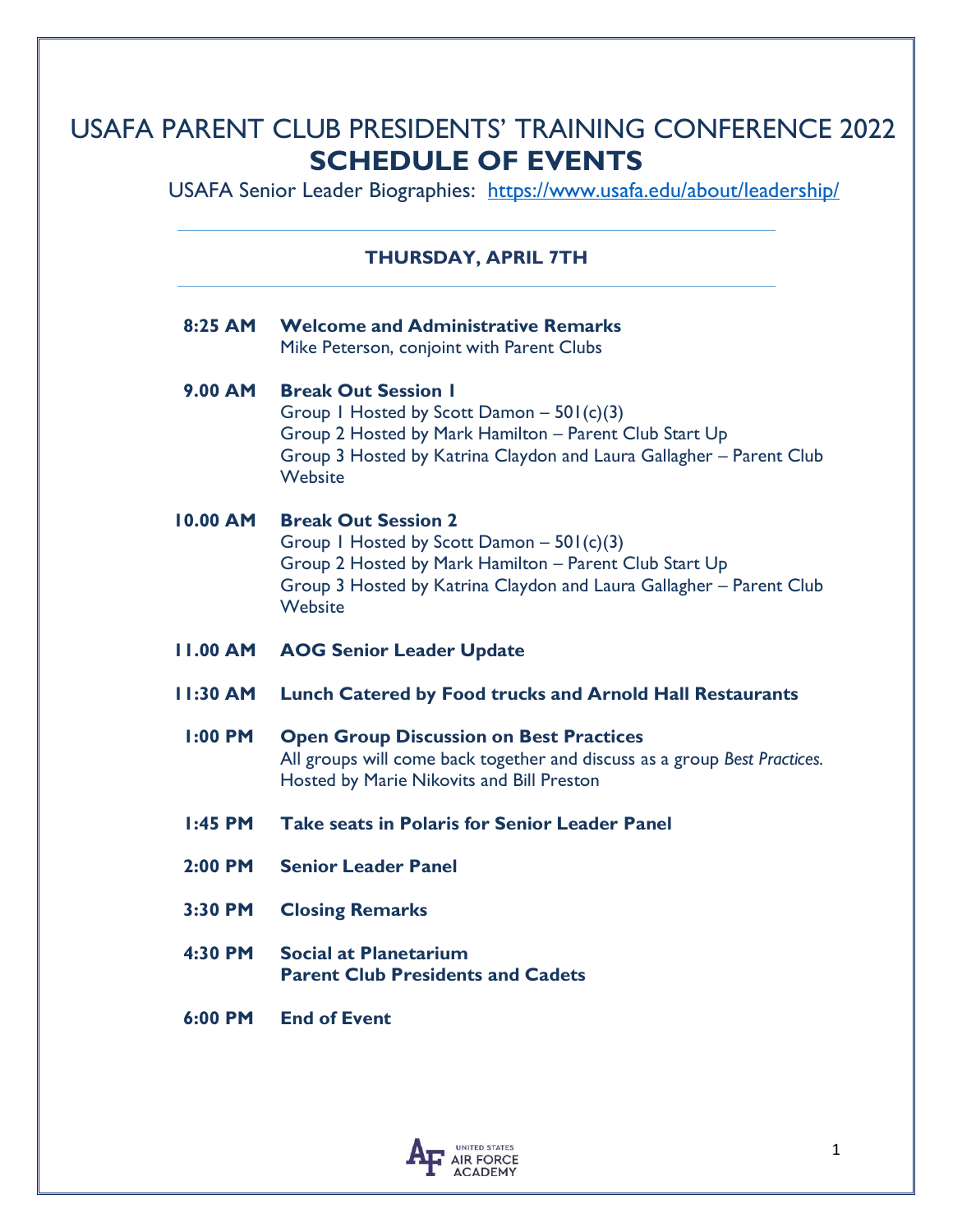# USAFA PARENT CLUB PRESIDENTS' CONFERENCE **2022 SCHEDULE OF EVENTS**

### **FRIDAY, APRIL 8TH**

| 8:10 AM         | <b>Welcome and Administrative Remarks</b><br><b>Mike Peterson</b>                                                                                                                                                                                                                                                                                    |
|-----------------|------------------------------------------------------------------------------------------------------------------------------------------------------------------------------------------------------------------------------------------------------------------------------------------------------------------------------------------------------|
| 8:15 AM         | <b>AOC/AMT Briefing</b><br>CS-18 AOC: Maj Daniel "Diesel" Hendren<br>CS-20 AMT: TSgt Dylan Johnson<br>Group 2 AOC: Col Kelly Sams                                                                                                                                                                                                                    |
| $9:15$ AM       | <b>Break</b>                                                                                                                                                                                                                                                                                                                                         |
| 9:30 AM         | <b>USAFA Communication</b><br>Marie Nikovits - USAFA Parent Liaison                                                                                                                                                                                                                                                                                  |
| 10:30 AM        | <b>Break Out Session 3</b><br>Group I Hosted by Bill Preston - Collaborating with your Chapter,<br>ALO's and Local Congressmen<br>Group 2 Hosted by Deb Davis - Guiding Parents through the USAFA<br><b>Experience</b>                                                                                                                               |
| <b>11:30 AM</b> | <b>Lunch Catered by Food trucks and Arnold Hall Restaurants</b>                                                                                                                                                                                                                                                                                      |
| <b>1.00 PM</b>  | <b>Break Out Session 4</b><br>Group I Hosted by Bill Preston - Collaborating with your Chapter,<br>ALO's and Local Congressmen<br>Group 2 Hosted by Deb Davis - Guiding Parents through the USAFA<br><b>Experience</b>                                                                                                                               |
| 2.00 PM         | <b>Overview - New Regional Event</b><br>'A Taste of Home' Hosted by Sue Walker                                                                                                                                                                                                                                                                       |
| 2:30 PM         | Regional Break Out Session - Collaboration on 'A Taste of Home'<br>Region I West Hosted by Mark Hamilton<br>Regional Lead: Rocio Watkins<br>Region 2 Mountain West Hosted by Laura Gallagher<br>Regional Lead: Kathy Puseman<br>Region 3 Southwest Hosted by Bill Preston<br>Regional Lead: Will McLaughlin<br>Region 4 Midwest Hosted by Sue Walker |